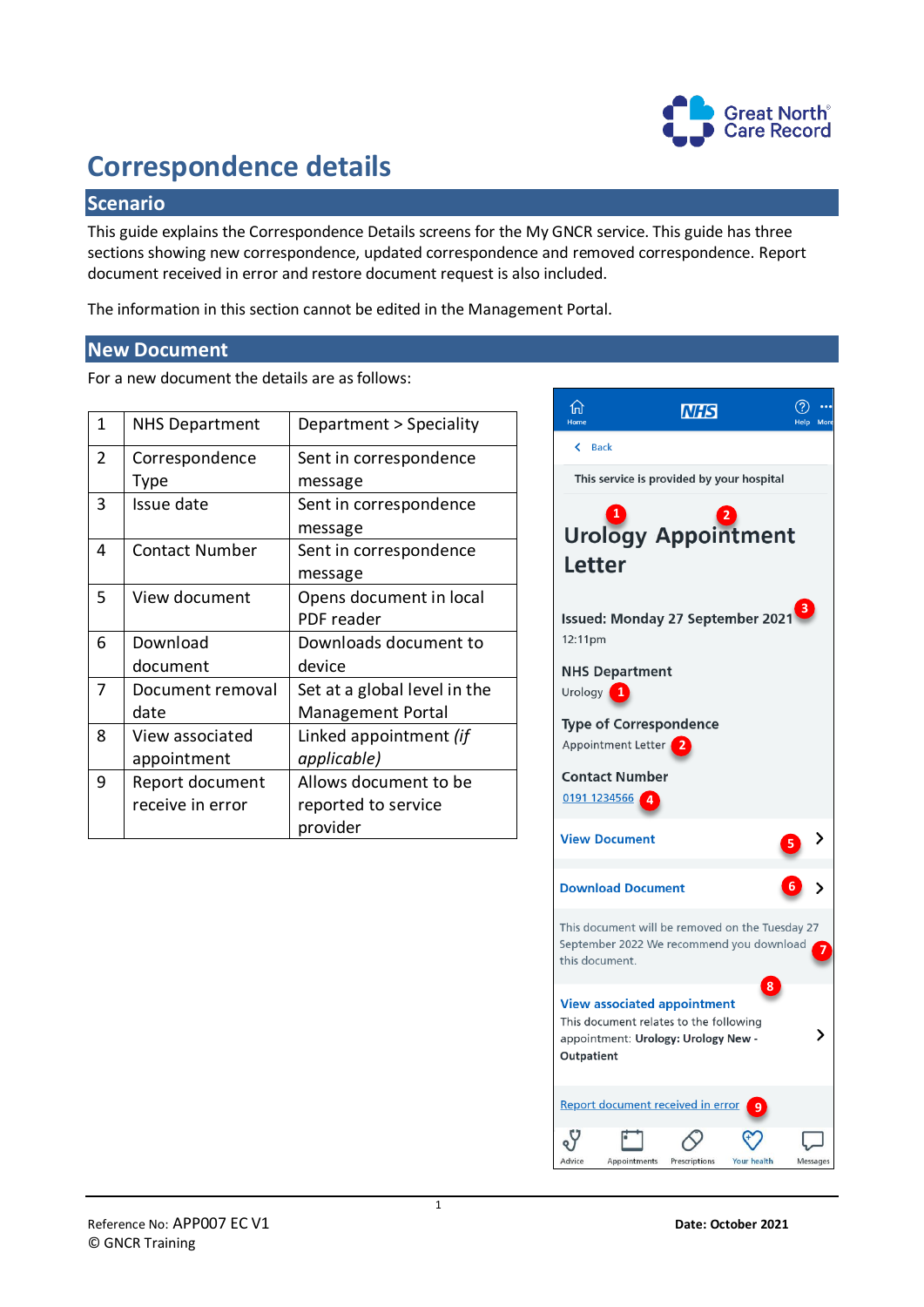#### **Updated Document**

For an updated document the details are as follows:

| $\mathbf{1}$ | <b>NHS Department</b> | Department > Speciality      |  |
|--------------|-----------------------|------------------------------|--|
| 2            | Correspondence        | Sent in correspondence       |  |
|              | Type                  | message                      |  |
| 3            | Issue date            | Sent in correspondence       |  |
|              |                       | message                      |  |
| 4            | <b>Contact Number</b> | Sent in correspondence       |  |
|              |                       | message                      |  |
| 5            | View document         | Opens document in local      |  |
|              |                       | PDF reader                   |  |
| 6            | Download              | Downloads document to        |  |
|              | document              | device                       |  |
| 7            | Document removal      | Set at a global level in the |  |
|              | date                  | <b>Management Portal</b>     |  |
| 8            | View associated       | Not applicable               |  |
|              | appointment           |                              |  |
| 9            | Report document       | Allows document to be        |  |
|              | receive in error      | reported to service          |  |
|              |                       | provider                     |  |
| 10           | <b>Updated date</b>   | Sent in correspondence       |  |
|              |                       | message                      |  |



### **Report document received in error**

When **'Report document received in error'** link is clicked the following displays to the patient: